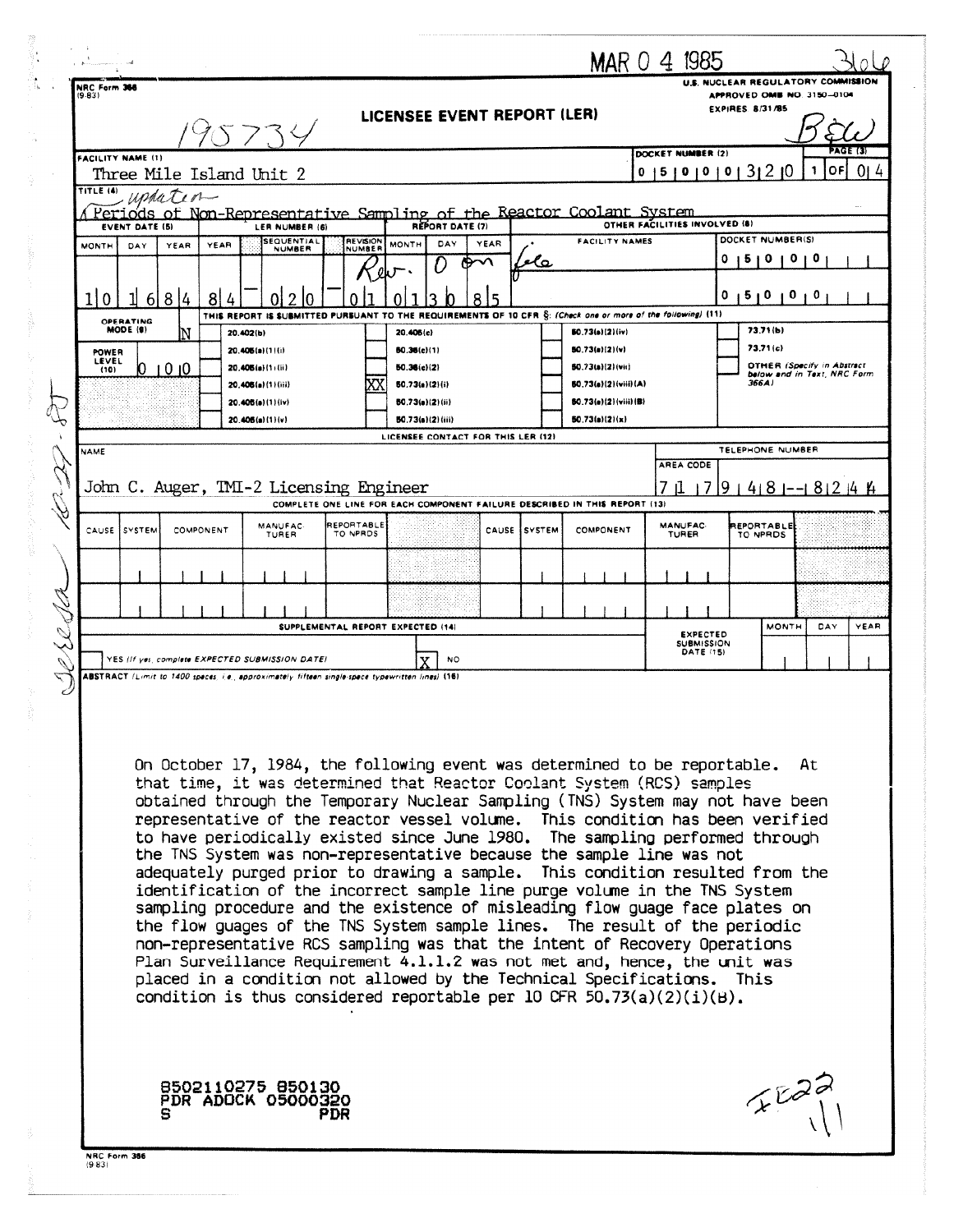**19-83) LICENSEE EVENT REPORT (LERI TEXT CONTINUATION**

**LI S . NUCLEAR REGULATORY COMMISSIO N APPROVED OMB NO 3150-010 <sup>4</sup>**

|                                                                       | <b>EXPIRES 8/31/85</b>        |                                                                    |            |  |  |  |
|-----------------------------------------------------------------------|-------------------------------|--------------------------------------------------------------------|------------|--|--|--|
| <b>FACILITY NAME (1)</b>                                              | DOCKET NUMBER (2)             | LER NUMBER (6)                                                     | PAGE (3)   |  |  |  |
|                                                                       |                               | <b>REVISION</b><br>ISEQUENTIAL<br>YEAR<br><b>INUMBER</b><br>NUMBER |            |  |  |  |
| Three Mile Island Unit 2                                              | 0 15 10<br>0<br>$\mathbf{10}$ | 01814                                                              | $012$ $0F$ |  |  |  |
| TEXT (If more space is required, use additional NRC Form 366A's) (17) |                               |                                                                    |            |  |  |  |

## I. PLANT OPERATING CONDITIONS BEFORE THE EVENT

The TMI-2 facility was in a long-term cold shutdown state. The reactor decay heat was being removed via loss to ambient .

II. STATUS OF STRUCTURES, COMPONENTS, OR SYSTEMS THAT WERE INOPERABLE AT THE START OF THE EVENT AND THAT CONTRIBUTED TO THE EVENT

**N/ A**

**NRC Form 36S A**

## III. EVENT DESCRIPTION

On October 17, 1984, the following event was identified as being reportable .

On October 16, 1984, activities related to the installation of an in-line boronometer in the Temporary Nuclear Sampling (TNS) System (no IEEE Code) revealed that the face plates of the flow guages were misleading. A subsequent investigation has identified the following information which appears below.

The function of the TNS System is to provide a means for obtaining representative liquid samples from sources of radioactive water by remote sampling. This system was installed and became operational in June 1980. The TNS System has been the primary means of sampling the RCS since that time.

The RCS (IEEE Code A.B.) was not representatively sampled through the TNS System periodically between June 1980 and October 1984 . This corresponds with those times that the RCS was in the pressure control mode and while the plant was in the level control mode with the Internals Indexing Fixture (IIF) installed. Specifically, the time periods are June 1980 to June 1982 , December 1982 to August 1983, April 1984 to June 1984, and August 1984 to October 1984. During the remaining times, the RCS was representatively sampled by means of a dip sampling method. The RCS is currently being representatively sampled (reference Corrective Action Section) .

The American Standard Testing Methods (ASTM) Standard D3370 , "Practices for Sampling Water", states that a sample is representative when three  $(3)$  or more volumes of the sample line are purged prior to obtaining the sample. Samples taken of the RCS via the TNS System during the periods noted above were not representative, as defined by ASTM Standard D3370, because less than three  $(3)$  volumes of the sample line were purged prior to obtaining the sample. (Approximately 12 gallons were typically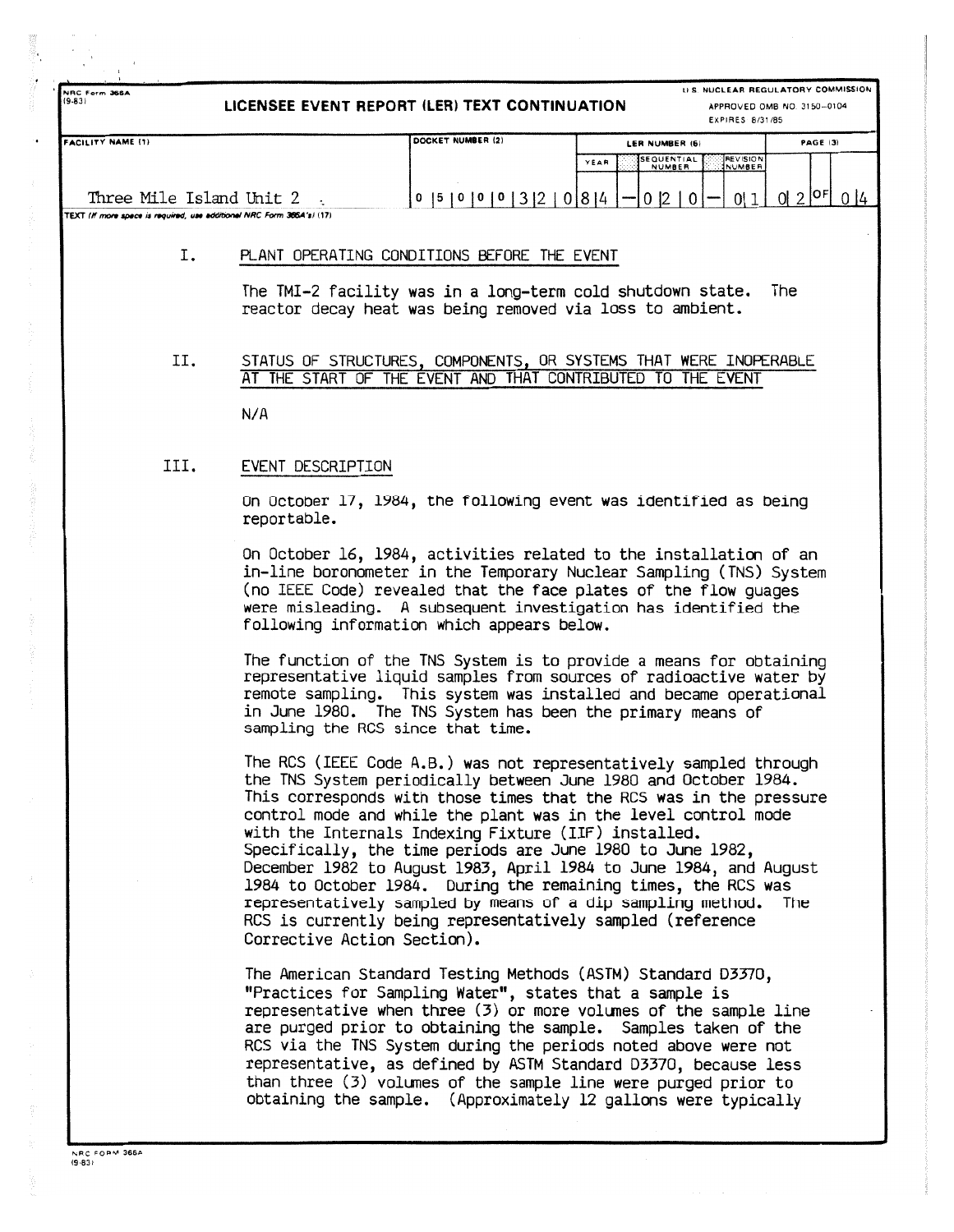**NRC Form 366A**<br>9-831 **(9-83) LICENSEE EVENT REPORT (LER) TEXT CONTINUATION APPROVED OMB NO 3150-0104**

**U .S . NUCLEAR REGULATORY COMMISSION**

|                                                                        |                                            | EXPIRES 8/31/85                                                    |                 |  |  |  |  |
|------------------------------------------------------------------------|--------------------------------------------|--------------------------------------------------------------------|-----------------|--|--|--|--|
| <b>FACILITY NAME (1)</b>                                               | DOCKET NUMBER (2)                          | LER NUMBER (6)                                                     | <b>PAGE (3)</b> |  |  |  |  |
|                                                                        |                                            | <b>JREVISION</b><br>SEQUENTIAL<br>YEAR<br><b>INUMBER</b><br>NUMBER |                 |  |  |  |  |
|                                                                        |                                            |                                                                    |                 |  |  |  |  |
| Three Mile Island Unit 2                                               | $\overline{10}$<br>1510100<br>$\mathbf{o}$ | R14<br>0 2 0                                                       | 2 OF<br>$\sim$  |  |  |  |  |
| TEXT (If more space is required, use additional NRC Form 366.4's) (17) |                                            |                                                                    |                 |  |  |  |  |

purged prior to drawing a sample, but, depending on the sample pathway, a minimum of 24 to 39 gallons were required in order to draw a representative sample.)

Also identified during this investigation is that from June 1980 to October 1984 the Reactor Coolant Bleed Holdup Tanks, the Miscellaneous Waste Holdup Tank, and the Neutralizer Tanks were not representatively sampled.

## IV. ROOT CAUSE OF THE EVENT

There are two root causes for the non-representative sampling of the RCS via the TNS System. First, the sample lines from the RCS to the sampling point were not adequately purged because of a misleading face plate installed on flow guage SNS-FI-6. Second, the TNS System Procedure, 2104-4.62, Revision 0, identified the incorrect purge volume. Therefore, either factor alone would have caused the non-representative sampling of the RCS .

Additionally, the flow element associated with SNS-FI-6 was incorrectly sized (i.e., larger). This flow element, SNS-FE-6, alone would not have resulted in insufficient purge of the sample line and did not contribute to the cause of this event. Actually, the incorrectly sized flow element alone would have caused the purging of more than was necessary for a representative sample to be drawn.

The root cause for the non-representative sampling of the Reactor Coolant Bleed Holdup Tanks, the Miscellaneous Waste Holdup Tank , and the Neutralizer Tanks was the misleading face plates installed on their respective sample line flow guages. The sampling procedure in these cases did identify the correct purge volumes .

# V. CORRECTIVE ACTIONS PLANNED

- 1. The Sampling Procedure, 2104-4.62, has been revised to identify the correct purge volume for obtaining a representiative RCS sample through the TNS System and to provide additional guidance on the use of the flow guages .
- 2. The units of the flow guages are now clearly and correctly identified .
- 3. The misleading flow guage face plates and the incorrectly sized flow element are examples of a generic modification control problem. Several plant modifications were made at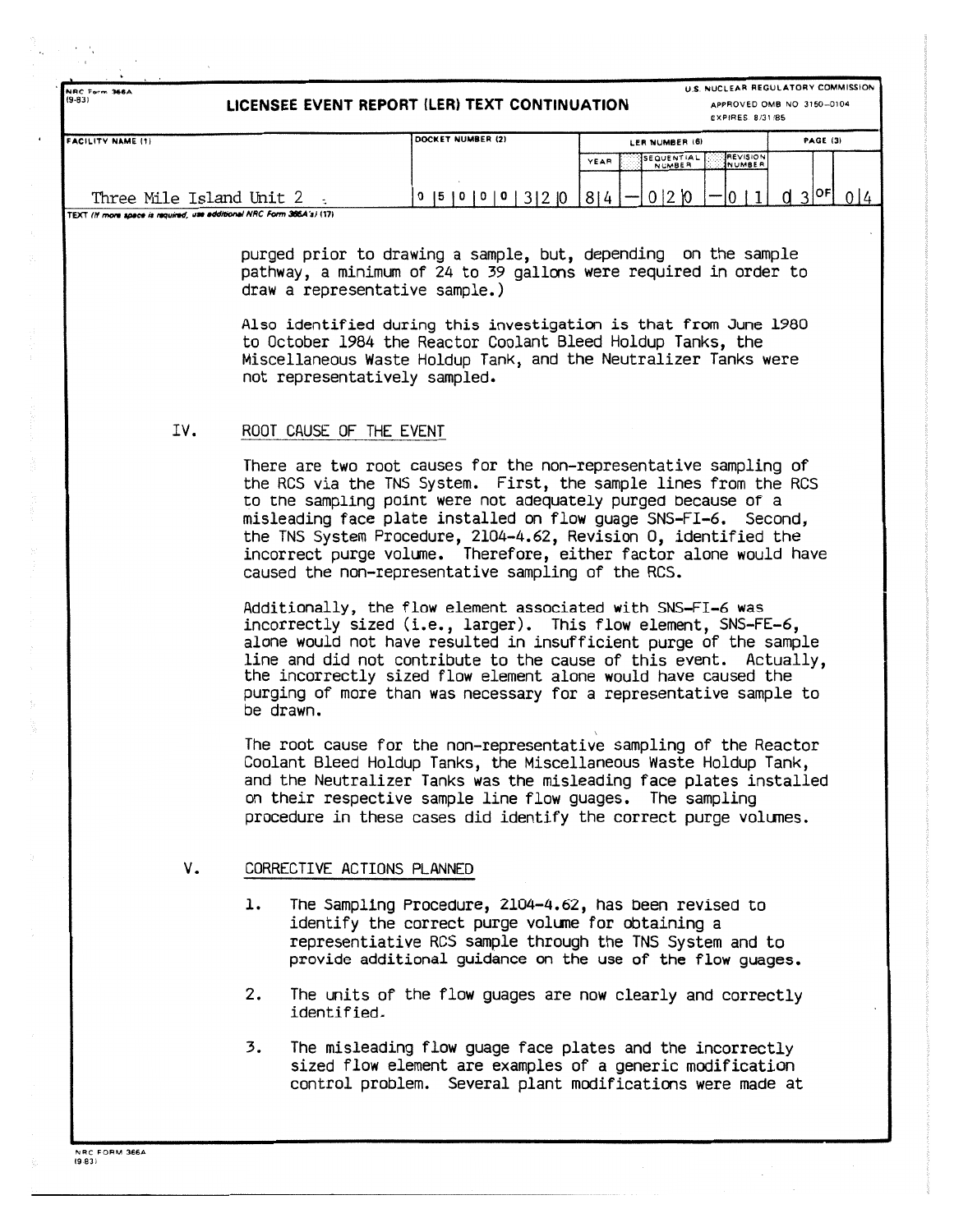| NRC Form 366A<br>$(9 - 83)$<br>LICENSEE EVENT REPORT (LER) TEXT CONTINUATION |                   | U.S. NUCLEAR REGULATORY COMMISSION<br>APPROVED OMB NO 3150-0104<br><b>EXPIRES 8/31/85</b> |          |  |  |
|------------------------------------------------------------------------------|-------------------|-------------------------------------------------------------------------------------------|----------|--|--|
| <b>IFACILITY NAME (1)</b>                                                    | DOCKET NUMBER (2) | LER NUMBER (6)                                                                            | PAGE (3) |  |  |
|                                                                              |                   | <b>REVISION</b><br>SEQUENTIAL<br>YEAR<br><b>NUMBER</b><br>INUMBER                         |          |  |  |
| Three Mile Island Unit 2                                                     | 131210<br>0 5 10  | $-0.12$<br>814                                                                            | 4 OF 0   |  |  |
| TEXT (If more space is required, use additional NRC Form 366A's) (17)        |                   |                                                                                           |          |  |  |

TMI-2 shortly after the March 1979 accident. For up to two (2) years after the accident, these modifications were placed immediately into use after installation and never were formally turned over to the plant. These modifications are receiving a comprehensive re-examination by the TMI-2 Site Operations Department to preclude events of this nature .

### VI. COMPONENT FAILURE DATA

N/A

### VII. AUTOMATIC OR MANUALLY INITIATED SAFETY SYSTEM RESPONSES

 $N/A$ 

## VIII. ASSESSMENT OF THE SAFETY CONSEQUENCES AND IMPLICATIONS OF THE EVENT

The failure to representatively sample the RCS resulted in the loss of one of the primary means for detection of a boron dilution event. Under most conditions, independent and redundant mechanisms existed for detecting a boron dilution event (e.g., level indication). During conditions in which sampling was the designated means for detecting a boron dilution event, analysis indicates that the sampling was adequately representative to detect a trend of decreasing RCS boron concentration. At all times the physical controls which prevent a boron dilution event remained in place. These physical controls included, at a minimum, single valve isolation which was verified by periodic valve position surveillance inspections. Also, during the times when the RCS was in the pressure control mode, the RCS pressure was kept at a higher pressure than any significant dilution source .

Based on an analysis by the licensee, the failure to representatively sample the Reactor Coolant Bleed Holdup Tanks , the Miscellaneous Waste Holdup Tank, and the Neutralizer Tanks did not have a significant impact on nuclear safety or result in a non-compliance with regulatory requirements .